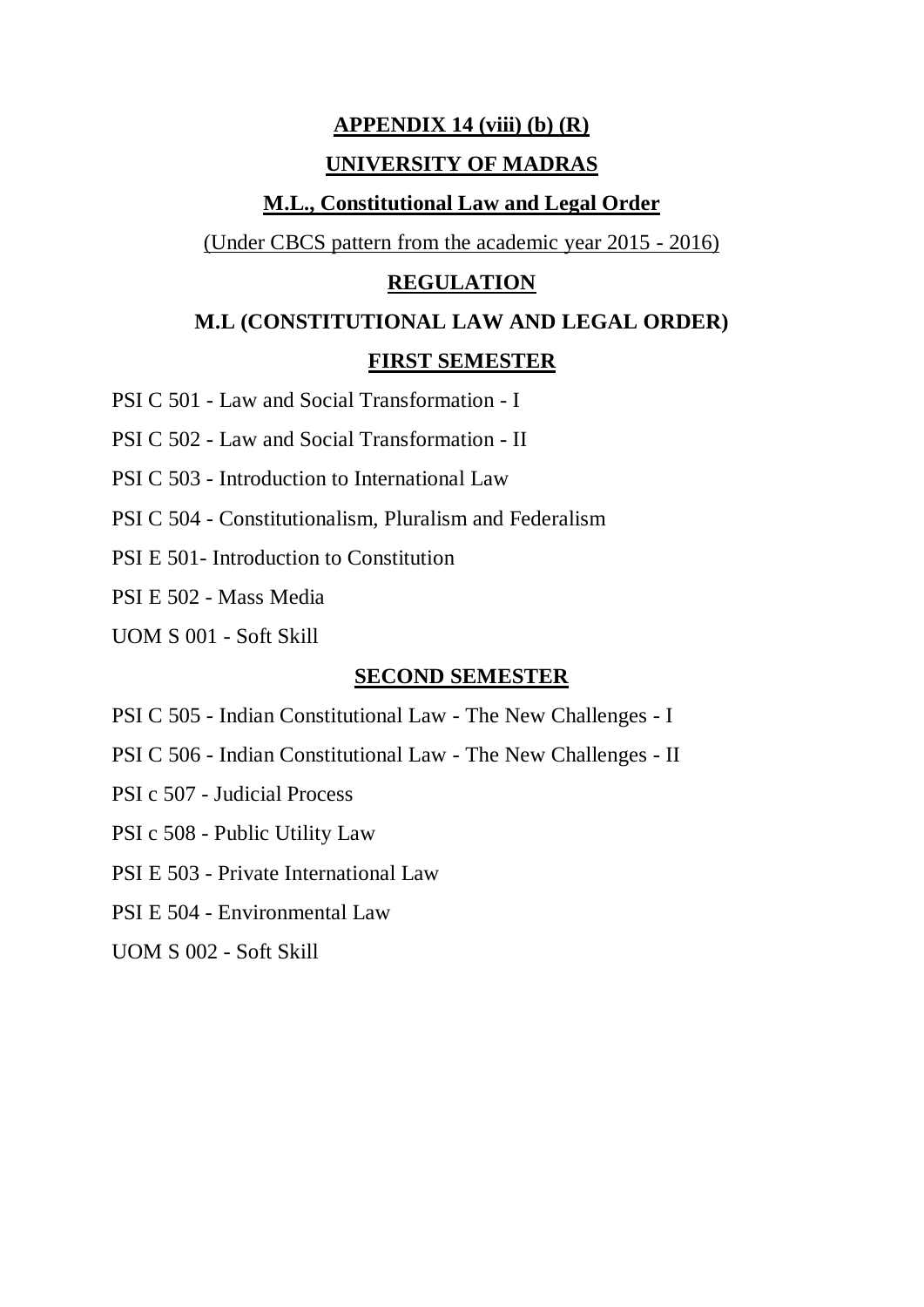#### **THRID SEMESTER**

- PSI C 509 Research Methodology and Legal Education
- PSI C 510 Science Technology and Law
- PSI C 511 Union State Financial Relations
- PS1 E 505 National Security and Public Order
- PSI E 506 Human Rights
- UOM S 002 Soft Skill
- UOM I 001 Internship

#### **FOURTH SEMESTER**

- PSI C 512 Practical Training
- PSI C 513 Dissertation and Viva-voce
- PSI C 514 Introduction to IPR
- PSI E 507 Right to Information
- UOM S 002 Soft Skill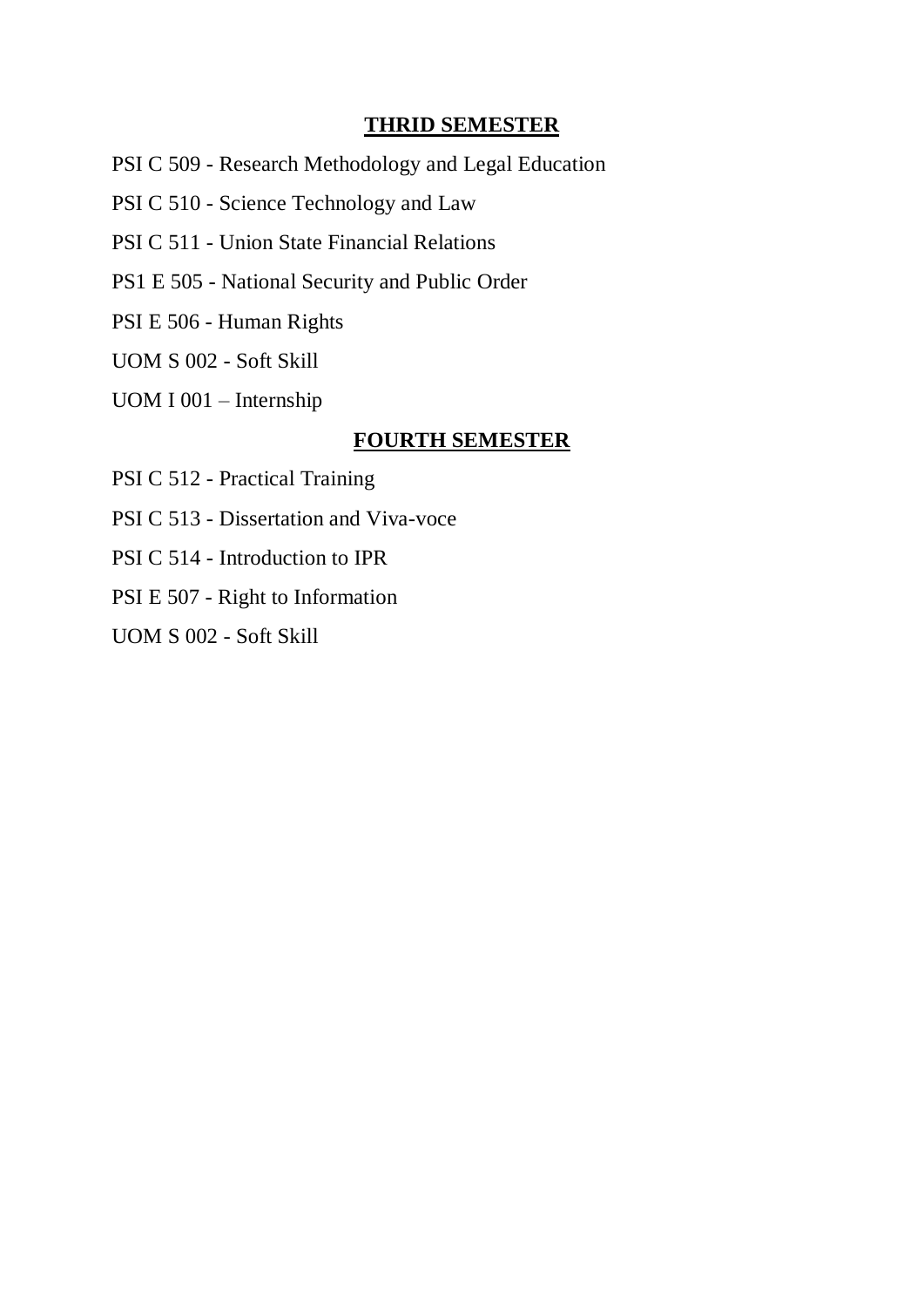### **PSI E 501- INTRODUCTION TO CONSTITUTION**

### **UNIT I - INTRODUCTION**

Meaning of Constitution - Constitutional Law and Constitutionalism - Historical Development - The Government of India Act 1935 - -Nature of Indian Constitution – Salient Features of Indian Constitution - 'Preamble - State - Law - Fundamental Rights:-Equality - Double Jeopardy - Right. To Life - Right to Education - Directive Principles of State Policy- Fundamental Duties.

### **UNIT II - LEGISLATURE**

Parliament - State Legislature - Legislative Procedures- Emergency Provisions - Amendment -- Basic Structure

#### **UNIT III- EXECUTIVE**

Union Government - President - Vice President - Prime Minster-Council of Ministers -State Government - Governor - Chief Minister- Council of Ministers - Election Commission.

### **UNIT IV - JUDICIARY**

Jurisdiction of Supreme Court - Original, Appellate, Advisory and Writ Jurisdiction - High Courts - Comparison between Art.226 and Art.32 - Court of Record - Contempt of Court - Power to punish Contempt of Court- Tribunals

#### **UNIT V - FEDERAL PRINCIPLES**

Central State Relationship - Legislative, Financial and Administrative Relations - Full faith and Credit Clause - Disputes relating to water. - Cooperative Federalism - Freedom of Trade and Commerce- Judicial Interpretation of List - Doctrine of Repugnancy - Doctrine of Pith and Substance - Doctrine of Occupying Field.

- Dr.S.A.Karandikar & Dr.V.Bindu, Constitutional and Administrative Law, Arati & Co, Mumbai
- V.N.Shukla, Constitution of India, Eleventh Edition, Eastern Book Company
- H.M.Seervai, Constitutional Law of India, Universal Law Publishing Co
- M.P. Jain, Indian Constitutional Law, Lexis Nexis Butterworth .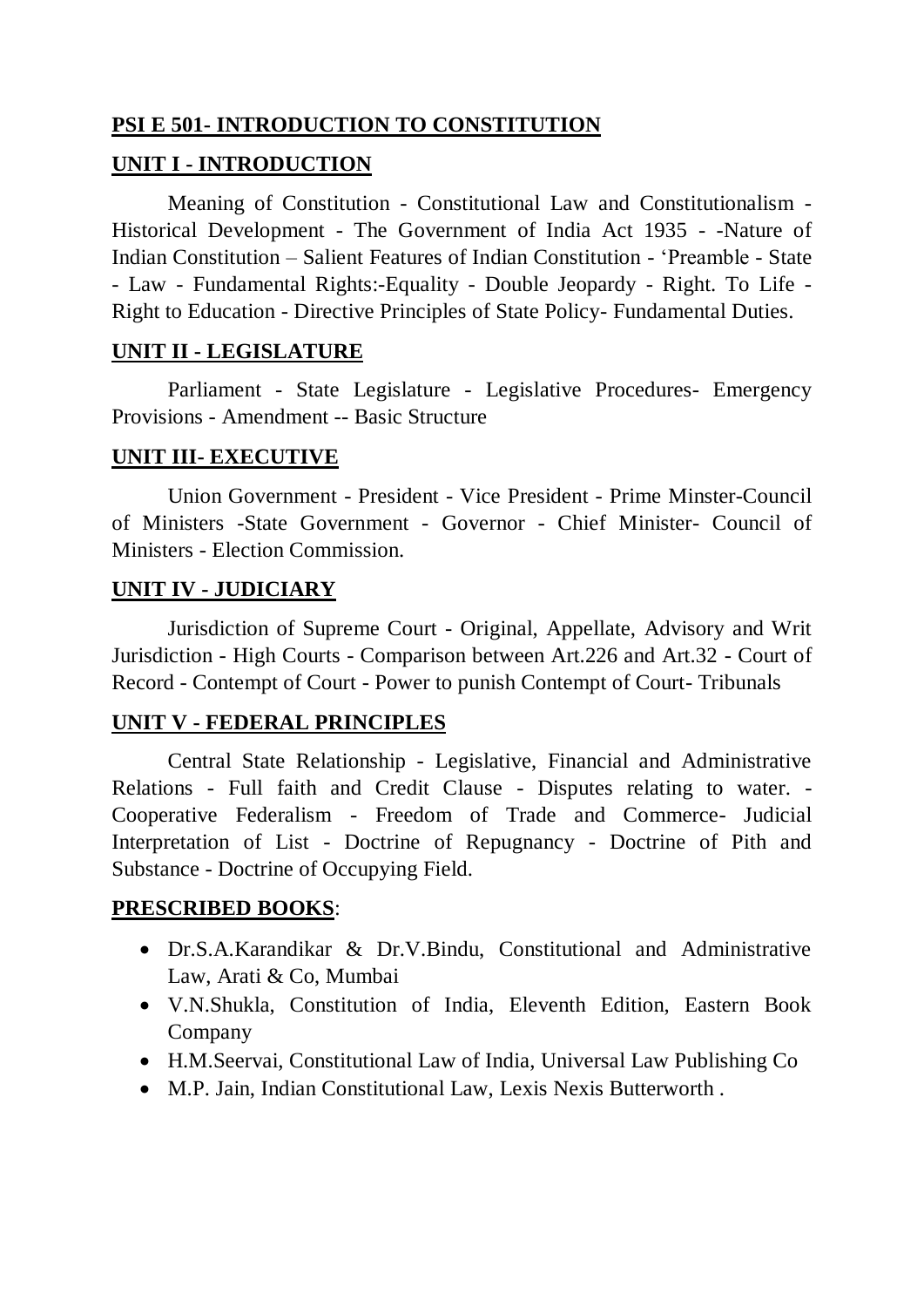#### **PSI E 502- MASS MEDIA**

#### **UNIT I - MASS MEDIA-TYPES OF MEDIA**

Definition of Mass Media - Kinds of Media - Technology and Media-Privatisation and growth of media.

#### **UNIT II- CONSTITUTION AND MEDIA**

Art.19 (1) (a) - Meaning of speech- Kinds of Speech-Compelled Speech-Hate Speech- Commercial Speech- Rights under this Article" Freedom of the Press- Laws of defamation- obscenity- tests for Obscenity, blasphemy and sedition- Penal Provisions, Press Council of India, Issues and Challenges of Print media-Influence of technology and LPG.

#### **UNIT III- FILMS AND FREEDOM OF SPEECH AND EXPRESSION**

Film as Media-H Cinematograph Act, 1952 - Mechanism under the

Act -Constitution- Power and function.

## **UNIT IV: RADIO, TELEVISIONS AND OTHER ELECTRONIC MEDIAS**

Government's power to Control theses Medias- Government Monopoly over this media- influence of LPG on these Medias- Cable T.V. regulations-Broadcasting Bill of India Information Technology Act- Internet and other social Media.

#### **UNIT V: LEGISLATURE AND JUDICIARY**

Power of Parliament to enact Laws - Seventh Schedule - Role of Judiciary and Media.

- Madhavi Goradia Divan, Facets of Media Law, Eastern Book Company
- Mark Pearson, Media Law, Allen & Unwin
- A Vikram Raghavan, Communications Law in India, Lexis Nexis **Butterworths**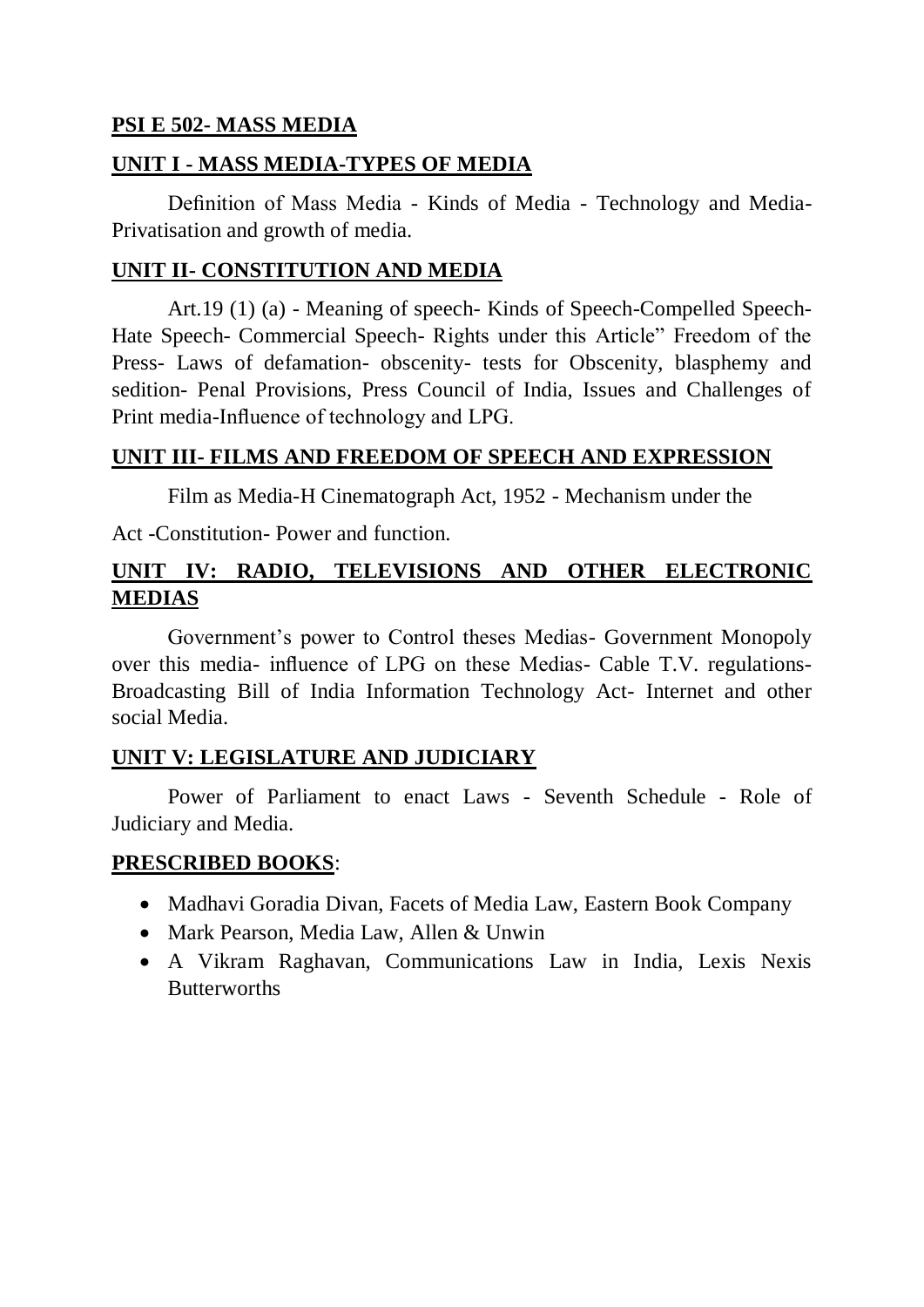#### **PSI E 503 - PRIVATE INTERNATIONAL LAW**

### **UNIT I - INTRODUCTION**

Scope and Nature - Definition – Theories - Historical Development of Private International Law - Relationship between Private International Law and Public International Law - Classification .

### **UNIT II - DOMICILE**

Domicile, Nationality, Residence.-Concept of Renvoi and Double Renvoi - Jurisdiction of Courts- English land Indian Practice — Actions in personam - Partnership -Companies - Jurisdiction immunities under Indian Law and English Practice -Waiver of immunities under Indian Law and English Practice

### **UNIT III — FAMILY LAW**

Family Law- Marriage - Matrimonial Causes, Legitimacy and Legitimation

#### **UNIT IV - SUCCESSION**

Adoption - Administration of estates -Succession- Guardianship and Custody

#### **UNIT V - JURISDICTION**

Recognition and Enforcement of Foreign judgement and 2 Arbitral Awards - Limitation on Jurisdiction

- Sir Peter North and J.J.Fawcett, Cheshire and North's Private International Law, Indian Edition, Oxford.
- A Lawyer's Handbook for Enforcing Judgments in the United States and Abroad, Robert E.Lutz, Cambridge.
- Atul TM Setalvad, Conflict of Laws, Lexis Nexis Butterworth
- Morris, The Conflict of Laws, Sixth Edition, Sweet & Maxwell Ltd
- Paras Diwan, Private International Law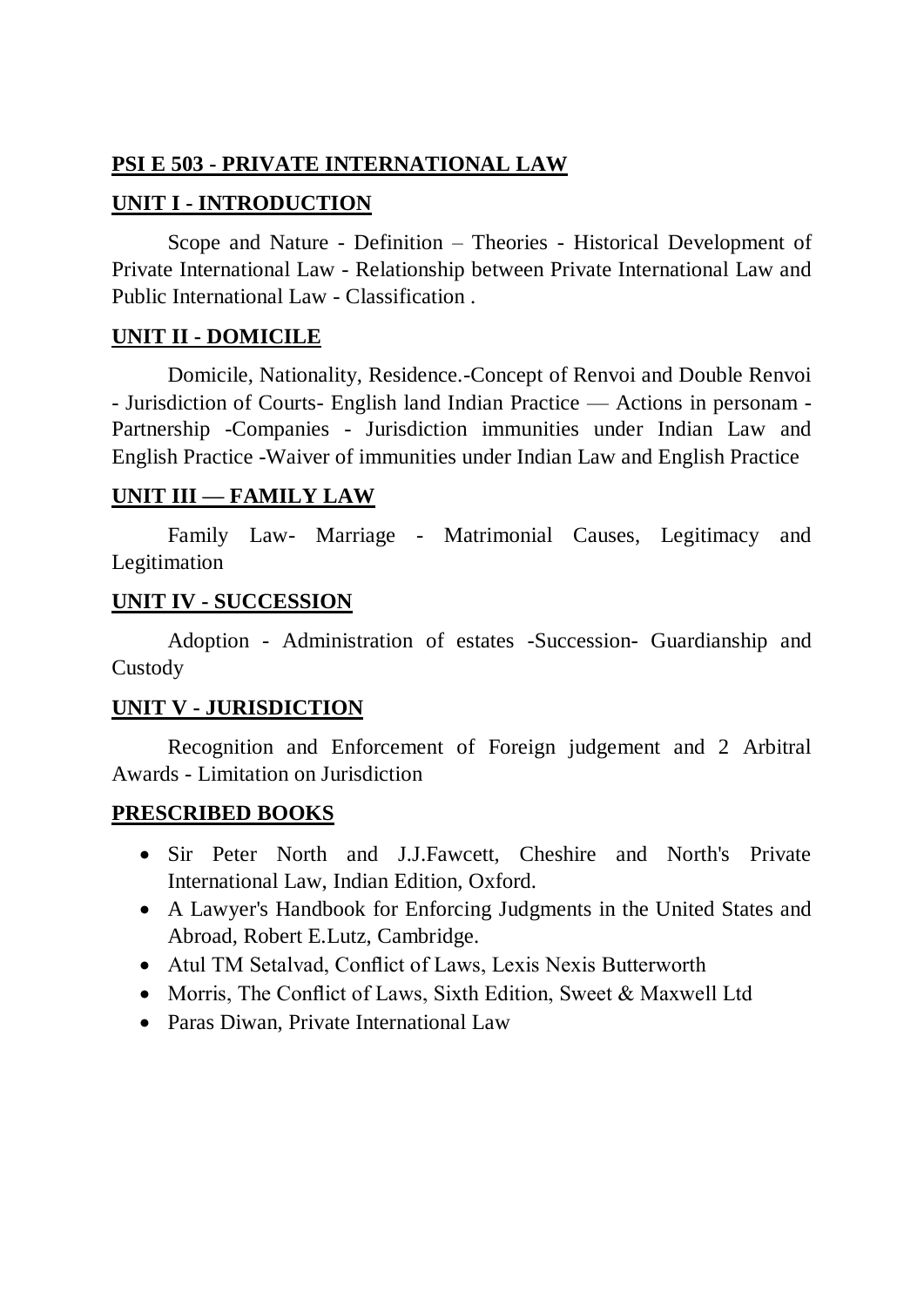## **PSI E 504 - ENVIRONMENTAL LAW**

# **UNIT - I INTRODUCTION**

Dimensions of Environmental Problems - Meaning and definition of Environment and Pollution - Kinds of pollution - Sources and consequences of pollution - Significance of Environmental Law - Ancient Indian Philosophy relating to environment protection General rights and obligations of states

### **UNIT - II PROTECTIVE LAWS**

Primary Protective Laws- - Water Act, 1974 - Air Act, 1981 Environment (Protection) Act 1-972 and Forest Act,1927 and Forest Conservation Act, 1980 - Biodiversity Act, 2002 - Secondary Laws - Noise Pollution Regulations - Environment Impact Assessment (EIA) - waste management (Solid wastes, hazardous wastes, bio-medical wastes, CRZ Notification).

## **UNIT - III GENERAL LAWS**

Common Law & Criminal- Law Remedies for Environmental Problems - Nuisance, Negligence, strict liability and absolute liability - Provisions of IPC relating to environmental problems

## **UNIT - IV JUDICIARY AND ENVIRONMENT**

Judicial Activism and Environment - Public interest litigation for environmental protection - landmark Judgments - Constitutional Provisions - Common Law & Criminal Law Remedies for Environmental Problems

## **UNIT - V INTERNATIONAL PROTECTION**

General Issues of the International Law Related To Environmental Protection - International Environmental Law - Development of International Environmental Law – Source and General principals of International Environmental Law International Law and Environmental Protection – Stockholm Conference 1972 - Rio summit, 1992 — UNEP - WSSD, 2002 - Trail Smelter Arbitration - conflict between environment and development, Concept of Sustainable Development – polluter pay principle

#### **PRESCRIBED BOOKS**

S.C.Sastry, Environmental Law

- Tiwari, Environmental Law
- S.Shanta Kumar, Environmental Law
- Armin Rosencranz, Shyam Divan, Martha L. Noble: Environmental Law
- Leela Krishna, P, the Evolving Environmental Law and Policy in India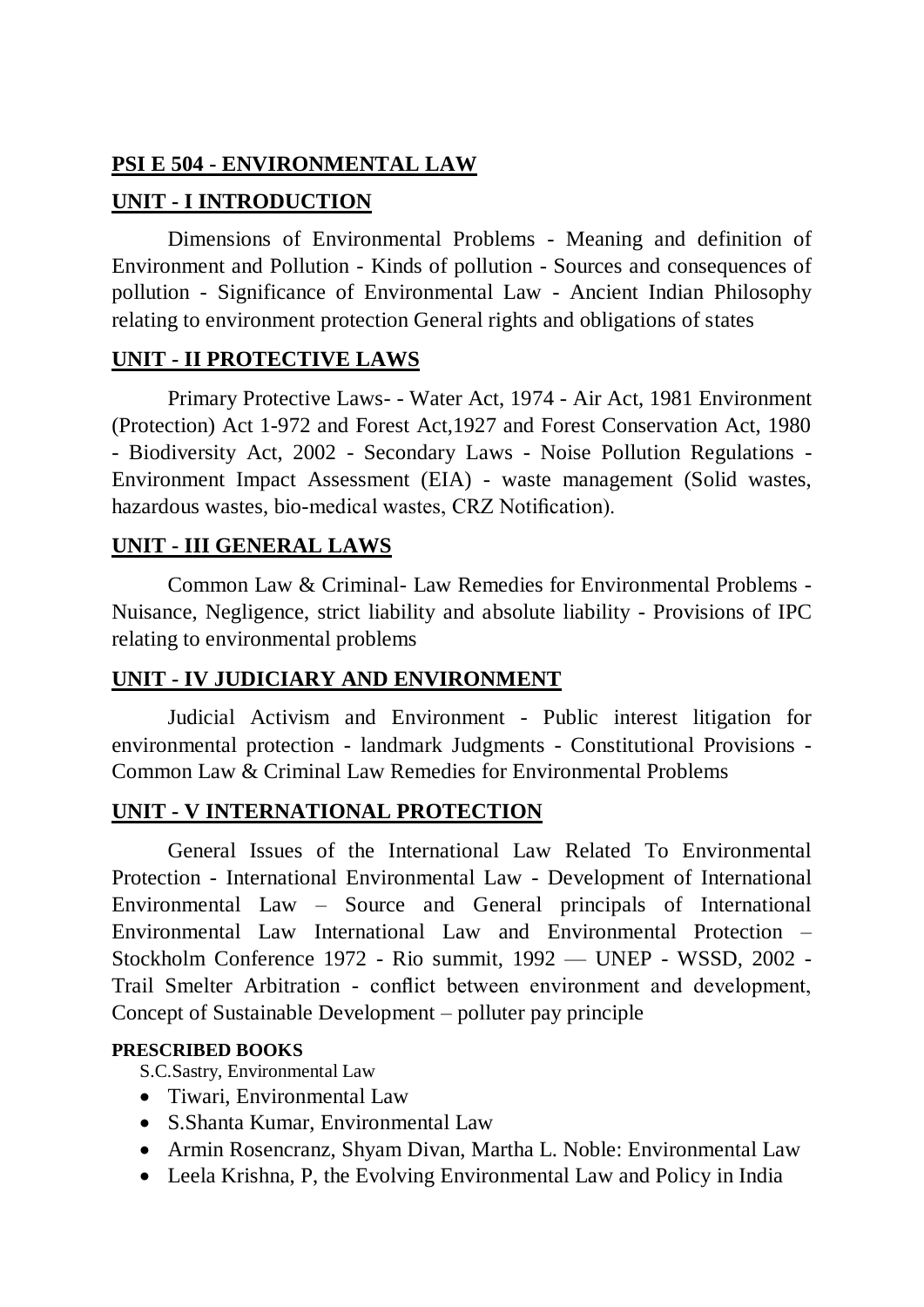• Paras Diwan, Environmental Law, Policy, Administration

# **PSI C 505- INDIAN CONSTITUTIONAL LAW - THE NEW CHALLENGES- I**

## **UNIT I - FEDERALISM**

Creation of new states, Allocation and share of resources - Distribution of grants-in aid, - The inter-state disputes on resources - Rehabilitation of internally displaced persons - Centre's responsibility and internal disturbance within states - Direction of the Centre to the State under Article 356 and 365, Federal Comity-Relationship of trust and faith between Centre and State, Special status of certain States, Tribal Areas, Scheduled Areas, Boundary disputes - Deployment of security forces etc.

### **UNIT II- SEPARATION OF POWER**

Doctrine of Separation of Powers and checks and balances - Constitutional framework-Judicial interpretation and practice, judicial activism and judicial restraining - .PIL Implementation-Judicial autonomy and independence, accountability- Judicial Self Restraint.

### **UNIT III- THE EXECUTIVE**

Constitutional status, Powers and functions of the President, Governor-Appointment of Governor- Council of minister- Collective Responsibility.

## **UNIT IV - THE LEGISLATURE**

Parliament Legislative Privilege - Nature and Extent - Scope and Limitation on privileges

## **UNIT V- THE JUDICIARY**

Appointment of Supreme Court and High Court Judges - Constitutional provisions - Judicial Accountability- Independence of Judiciary -Contemporary Developments - Subordinate Judiciary

#### **UNIT VI- GOOD GOVERNANCE**

Principle of good governance- Administrative responsibility and accountability-Liability of the state in Torts-Constitutional Torts and Compensatory Jurisprudence.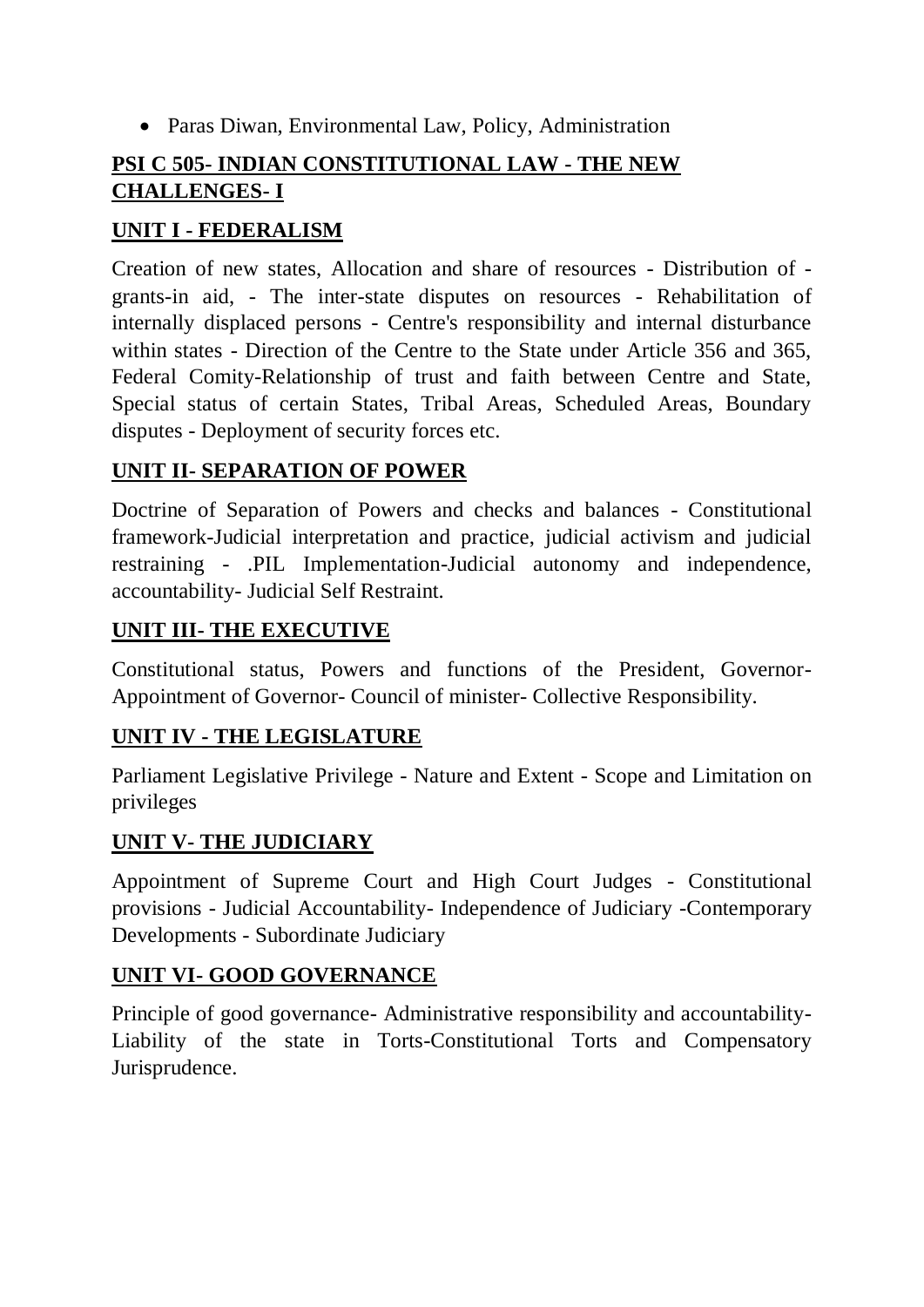- Granville Austin, Working a Democratic Constitution, Oxford University Press
- V.N.Shukla, 'Constitution of India, Eleventh Edition, Eastern Book Company.
- H.M.Seervai, Constitutional Law of India, Universal Law Publishing Co
- M.P. Jain, Indian Constitutional Law, Lexis Nexis Butterworth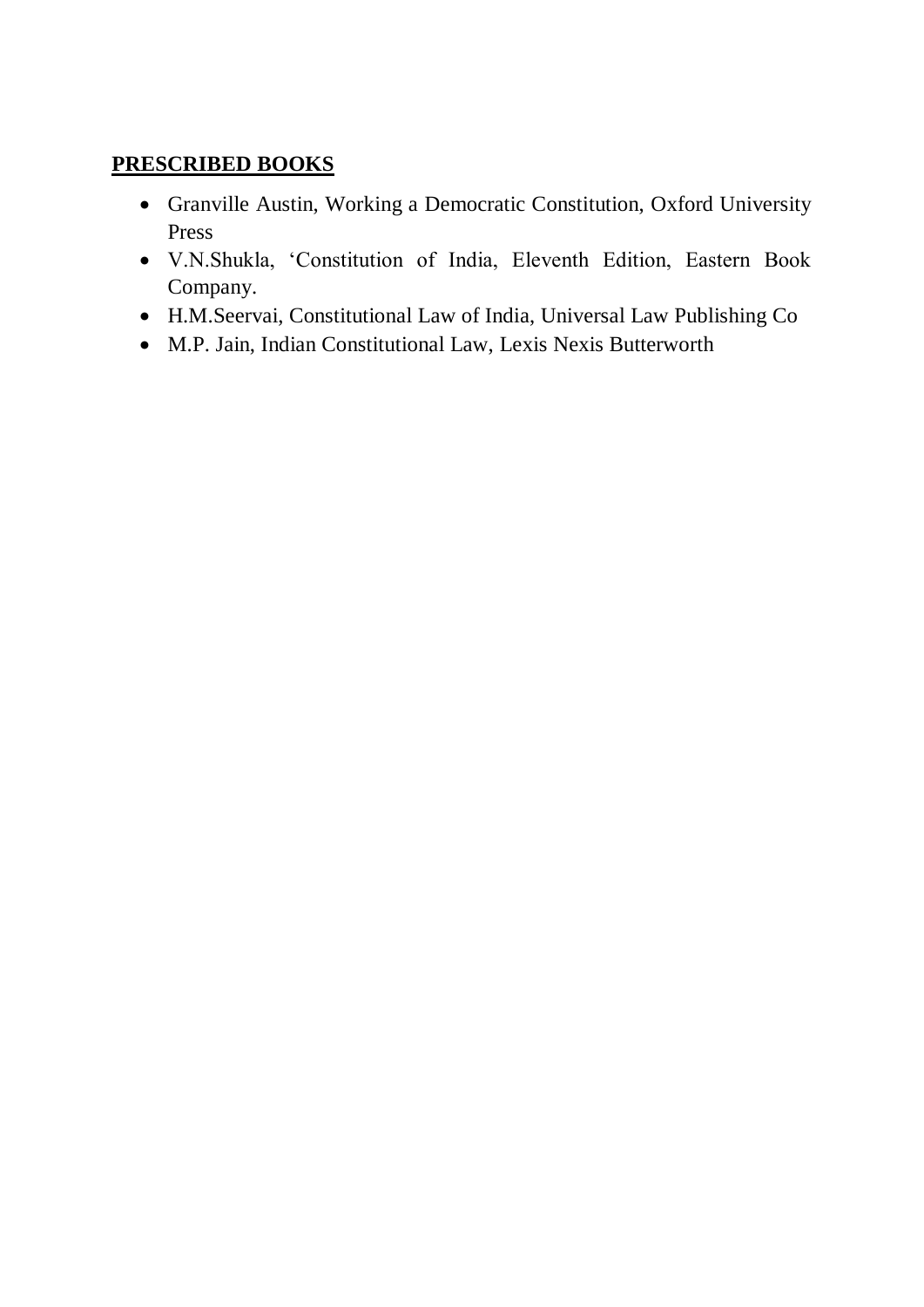# **PSI C 506 J - INDIAN CONSTITUTIONAL LAW — THE NEW**

# **CHALLENGES-II**

# **UNIT 1- FUNDAMENTAL RIGHTS**

Definition of 'State'-Need for widening the definition in the Wake of liberalization - Right to equality: Privatization and its impact on affirmative action - Empowerment of Women - Religious freedom - Secularism -. Right of minorities to establish and administer educational institutions of their choice.

# **UNIT II- EMERGING REGIME OF NEW RIGHTS AND REMEDIES**

Compensatory jurisprudence- Right to education - Commercialisation of education and its impact - Brain drain by foreign education market.

# **UNIT III- DIRECTIVE PRINCIPLES OF STATE POLICY**

Reading Directive Principles and Fundamental Duties into Fundamental Rights -Implementation of International Obligation: Human Rights, Environmental protection and International trade'.

# **UNIT IV- DEMOCRATIC PROCESS**

Nexus of politics with criminals - Democratic process - Election commission Status - Electoral Reforms – Coalition Government stability, durability - Corrupt practice.

# **UNIT V- FREEDOM OF PRESS AND TECHNOLOGY**

Freedom of speech and right to broadcast and telecast - Information Technology- Internet- Cyber defamation- Privacy and Electronic Media - Commercial Speech - Trial by Media

- M P Jain, Indian Constitutional Law, Lexis Nexis Buttersworth ,
- Granville Austin, Working a Democratic Constitution, Oxford University Press
- V.N.Shukla, Constitution of India, Eleventh Edition, Eastern Book Company
- H.M.Seervai, Constitutional Law of India, Universal Law Publishing Co
- M.P. Iain, Indian Constitutional Law, Lexis Nexis Butterworth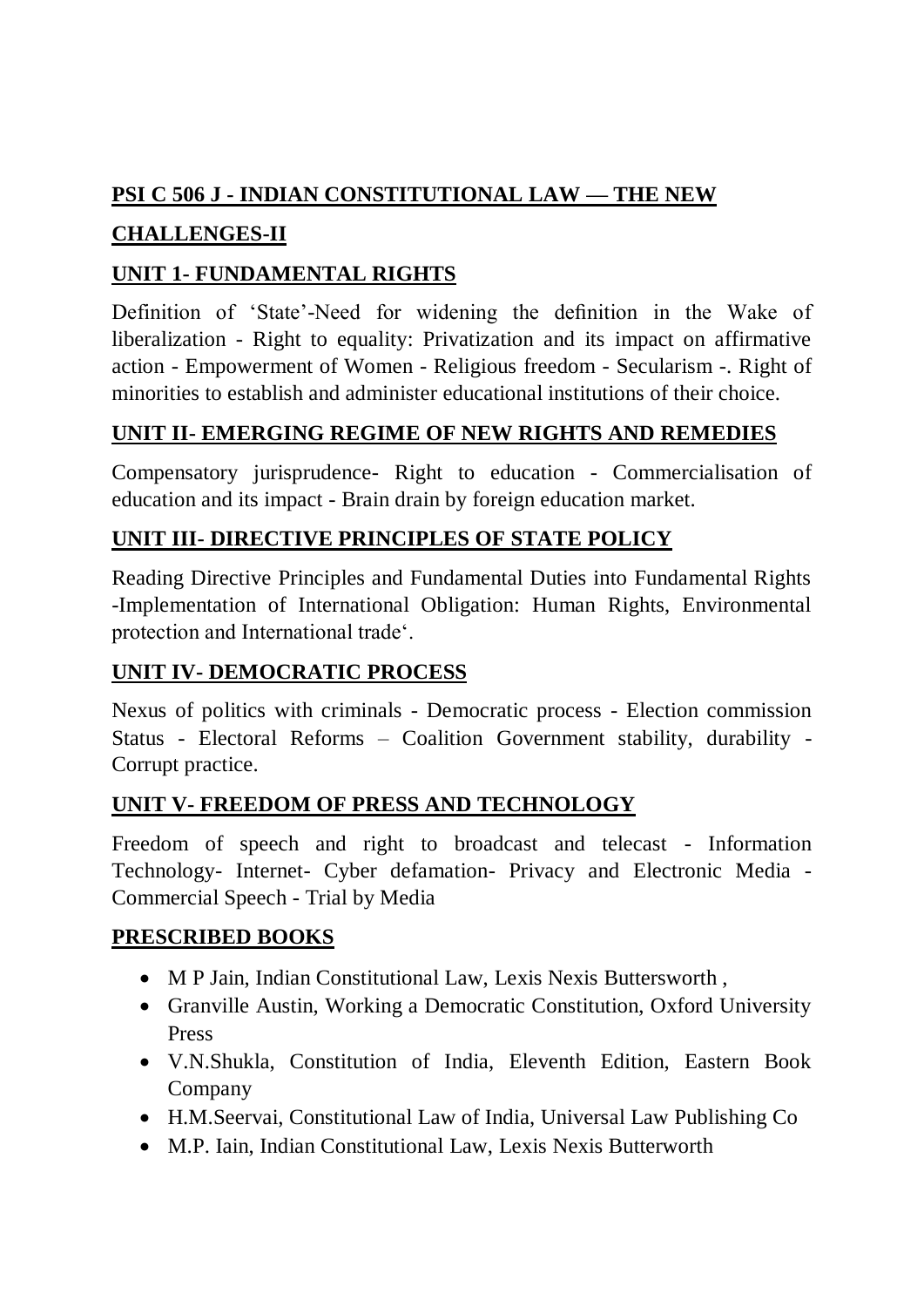# **PSI C 507 -JUDICIAL PROCESS**

# **UNIT I: NATURE OF JUDICIAL PROCESS.**

Judicial process as an instrument of social ordering- Judicial process and creativity in common law model-Legal Reasoning and growth of law-change and stability, The tools and techniques ' of judicial creativity, Precedent-Kinds of Precedent-Obiter-Dicta- -Subsilentio-Per incuriam- Communis error Facit ius- Finding Ratio of a case

# **UNIT II: JUDICIAL PROCESS IN INDIA**

Concept of Judicial Review- Review in Constitutional adjudication- Tools and techniques in policy making and creativity in constitutional adjudication-Judicial activism- Judicial self-restraint - Scope and limits- Problems of accountability -The independence of judiciary- Prospective over ruling

## **UNIT III: THE CONCEPTS OF JUSTICE**

The concept of justice or Dharma in Indian thought, Dharma as the foundation of legal ordering in Indian thought, the concept and various theories of justice in the western thought, Various theoretical' bases of justice-the liberal. Contractual tradition, the liberal utilitarian tradition and the liberal moral tradition.

## **UNIT IV: RELATION BETWEEN LAW AND JUSTICE**

Equivalence Theories-Justice as nothing more than the positive law of the stronger class, Dependency theories-For its realization justice depends on law, but justice is not the same as law, the independence of justice theories-means to end relationship of law and justice-the relationship in the context of the Indian Constitutional ordering, Analysis of selected cases of the Supreme Court where the judicial process can be seen as influenced by theories of justice- Idea of Justice.

- Julius. Stone, The Province and Function of Law, 2000 Universal, New Delhi
- Cardozo, The Nature of Judicial Process, 1995 Universal, New Delhi
- Henry J. Abraham, The Judicial Process, 1998, Oxford.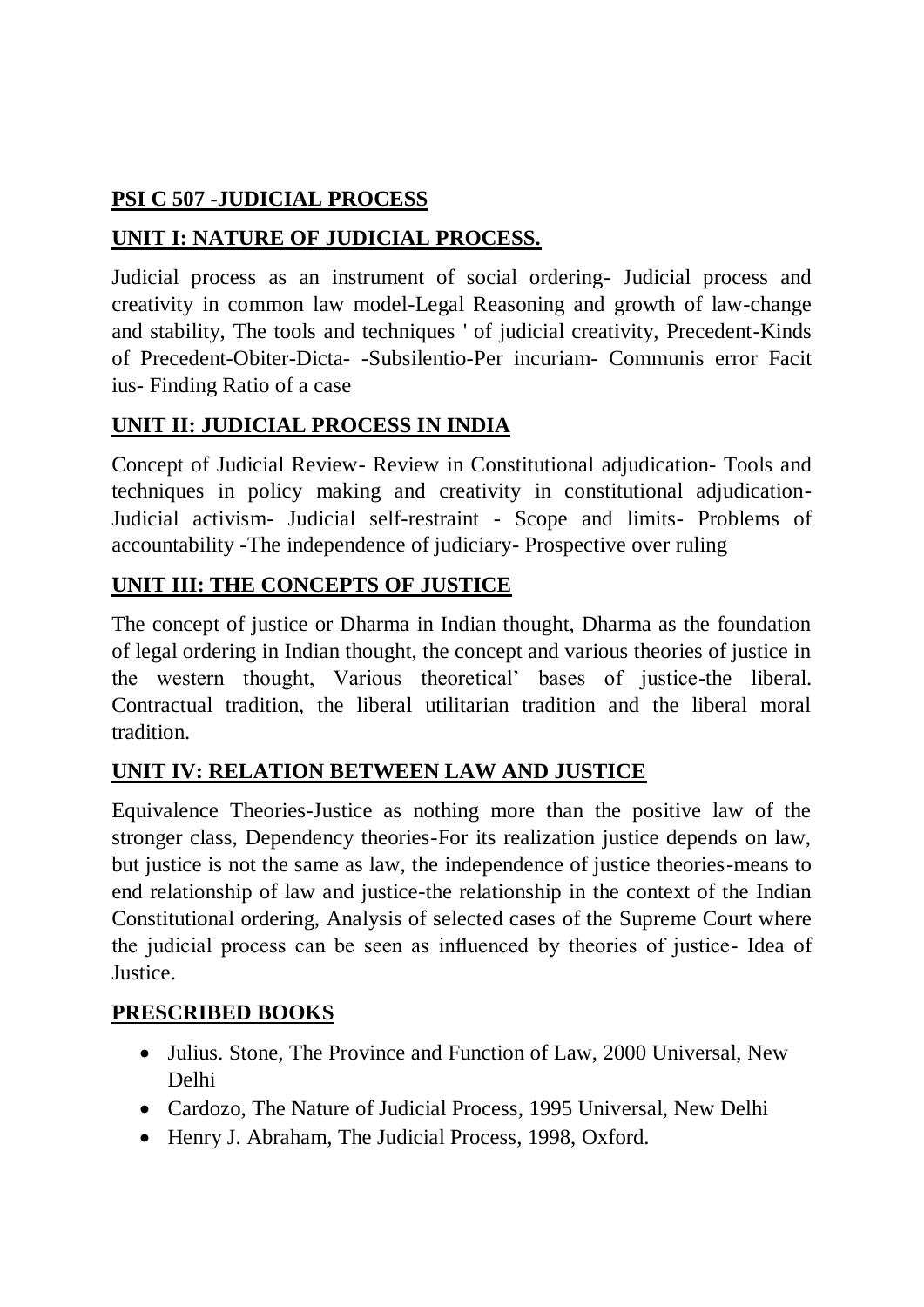J. Stone, Precedent and the Law-Dynamics of Common Law Growth, 1985

# **PSI C 508 - PUBLIC UTILITY LAW**

# **UNIT I - PUBLIC UTILITIES AND ITS IMPACT**

Government machineries and functioning - Impact of failure of Public Utility Service- Railways, Electricity, Gas, Road Transport, telephone, post and telegraph services, Police, Fire Brigade, Hospital etc.- Growth and evolution of public utilities and their legislation- Concept Essential services.

# **UNIT II - PUBLIC UTILITIES AND FUNDAMENTAL RIGHTS-**

The Right to equality: the Airhostess case -Are Public utilities and the concept of State under article 12 of the Constitution Public Utilities under changing market strategies-Liberalization & Privatization- Liabilities and special privileges of public utilities - In contract- In tort- In Criminal law.

# **UNIT III - PUBLIC UTILITIES AND GOVERNMENT MONOPOLY**

Government and Parliamentary Control - Strategies to deal with dispute in Public Utility Services- Constitutional Division of power to legislate.

## **UNIT IV - UTILITIES LEGISLATION AND FAIR HEARING**

Patterns of Administrative L Authorities - Structure of the Administrative - Authorities-Delegated Legislation- Subordinate legislation- Public Utilities and Fair Rearing- Quasi-judicial Decision - Administrative Discretion- Judicial approach

## **UNIT V- PUBLIC UTILITIES AND CONSUMER PROTECTION**

Exclusion from M.R.T.P. Act- Rights of consumers protected by the Consumer Protection Act, 1986- Rights Arising from law of Contract and law of Torts - Public Utilities and their Employees: Application of Articles 16, Art 19 and 311- Public Interest vis-a-vis Right to Strike - Emerging trends.

- C K Takwani, Lectures on Administrative Law,
- P L Malik, Industrial Law, Eastern Book Company,
- H.M.Seervai\_, Constitutional Law of India, 1996 '
- M.P.Jain, India Constitutional Law, Lexis Nexis Butterworth.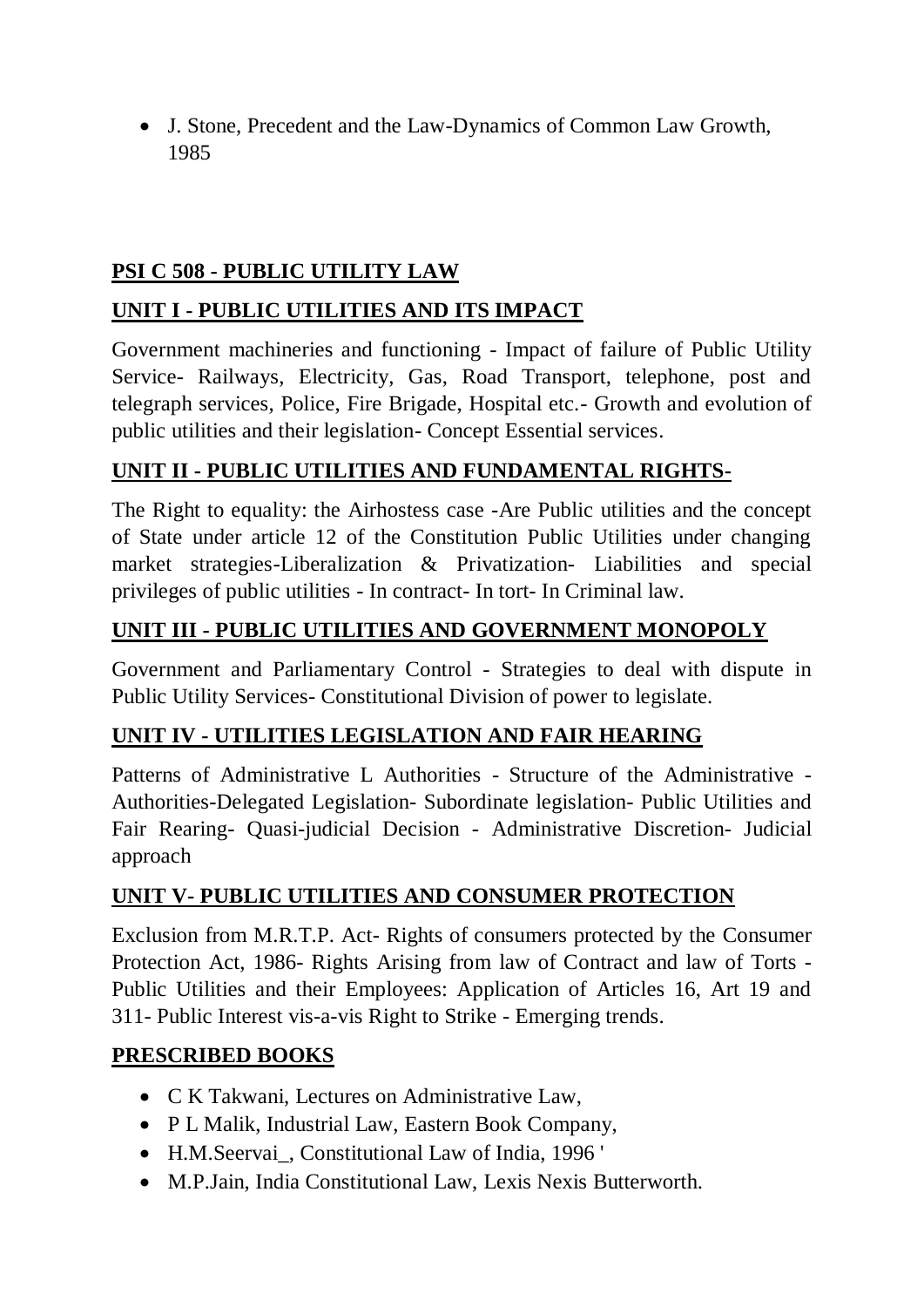# **PSI C 509 - RESEARCH METHODOLOGY 8: LEGAL**

# **EDUCATION**

# **UNIT I**

Meaning of -Research- Legal research, Scientific Method-Kinds of Research: Socio-legal research, Doctrinal and non-doctrinal research, Quantitative and Qualitative research & Relevance of empirical research.

# **UNIT II**

Formulation of research problem - Tools and techniques of data collection-Use of questionnaire and interview- Use of case study-Jurimetrics

# **UNIT III**

Sampling procedure-design of sample, types of sample to be adopted-Classification and tabulation of data- Analysis of data- Art of thesis writing. \_

# **UNIT IV**

Legal Education - Objectives of Legal Education – Lecture Method of Teaching - Merits and demerits - The Problem Method - Discussion method and its' suitability at postgraduate level teaching - The Seminar Method of teaching - Examination system and problems in evaluation – external and internal assessment- Student participation in law school programmes - Organisation of Seminars, publication of journal and assessment of teachers

# **UNIT V**

Clinical legal education - legal aid, legal literacy, legal survey and law reform¢ Technology and Legal education-formal and informal legal education- Case study method- Head note writing- case Comments.

- High Brayal, Nigel Dunean and Richard Crimes,
- Clinical Lega.l Education: Active Learning in Your Law school, (1998)
- Blackstone Press Limited, London, S.K.Agrawal (ed.),
- Legal Education in India (1973), Tripathi, Bombay,
- N.R.Madhava Menon, (ed.) A Handbook of Clinical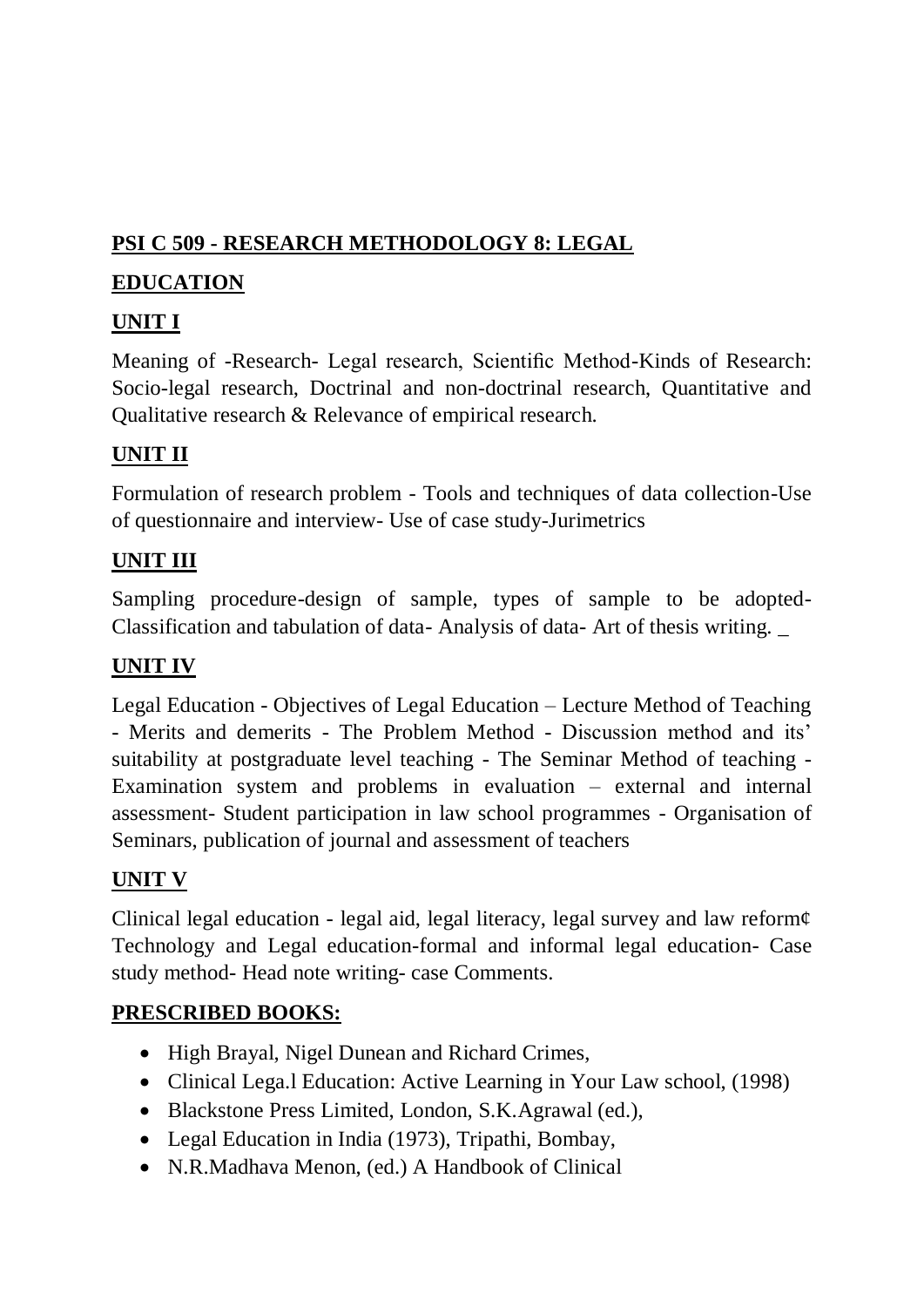- Legal Education, (1988) Eastern Book Company, Lacknow,
- M.O.Price, H.Bitner and Bysiewiez, Effective Legal Research (1978), Pauline V.Young, Scientific Social Survey and research, (1962) 1
- William I. Grade and Paul K.Hatt, Methods in Social Research, MC Craw-Hill Book Company, London,
- H.M.Hyman, Interviewing in Social Research (1965), Erwin C. Surrency, B.Fielfand J.Crea, A Guide to Legal Research (1959)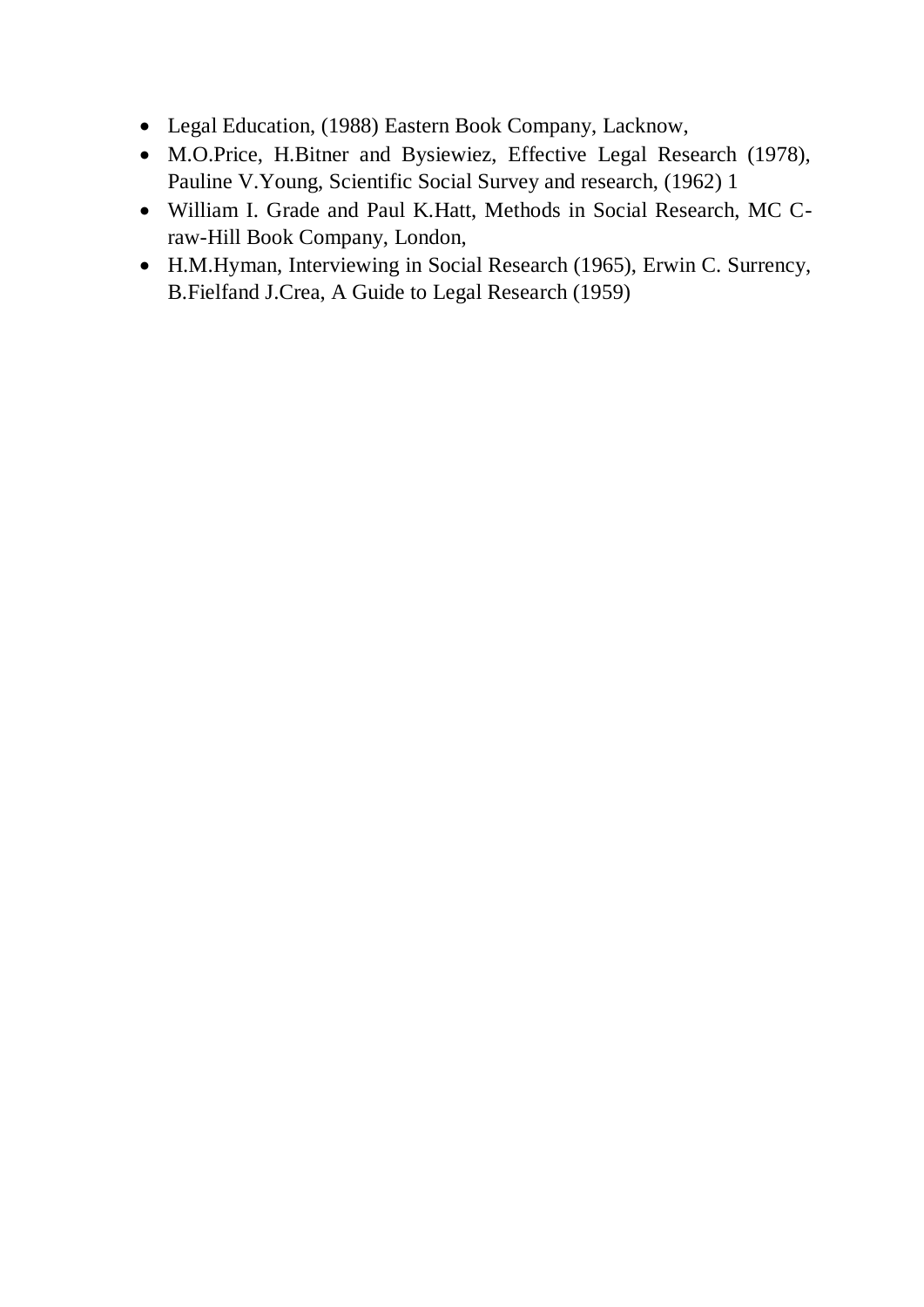# **PSI C 510 - SCIENCE TECHNOLOGY AND LAW**

# **UNIT I**

Science and Technology-Modernization Concepts in Science and Technology-Interrelationship of Law, Science and Technology-Conflicts-Impact of Science & Technology on Law and Rights-Science Technology and Law as an instrument of social change '

# **UNIT II**

Intellectual Property Rights-Competition Law-Anti Competitive Agreement - Anti Trust and unfair Trade Practice Regulation- Technology and Criminology-Regional Co-operation and Municipal Legislation- use and abuse of Science Technology

# **UNIT III**

Fundamental Rights and Science Technology development- Right to privacy-Right to reputation-Right to health-Right to environment and Scientific Development - Directive Principles of State Policy - Science Technology Judicial Response

# **UNIT IV**

Bio-Diversity-Meaning-Need for protection of Bio-Diversity- Biologic Diversity Convention - Biological Diversity Act, 2002- Legal and Bio-Safety-Protection of Living organisms -Bio- Paternity- Nayoga Protocol-BRAI Bills if

# **UNIT V**

Genetic Engineering-Development Projects and Destruction of Bio-Diversity-Concept of Sustainable Development-Legal framework for protection of plants, Animal products- Protection of sanctuaries, Parks and Zoos.

- Markandey Katju, Law in the Scientific Era (2000), Universal, New Delhi
- Philip Grubb, Patents for Chemicals, Pharmaceuticals and Biotechnology (1999) Oxford
- Steven D Anderman, The Interface between Intellectual Property Rights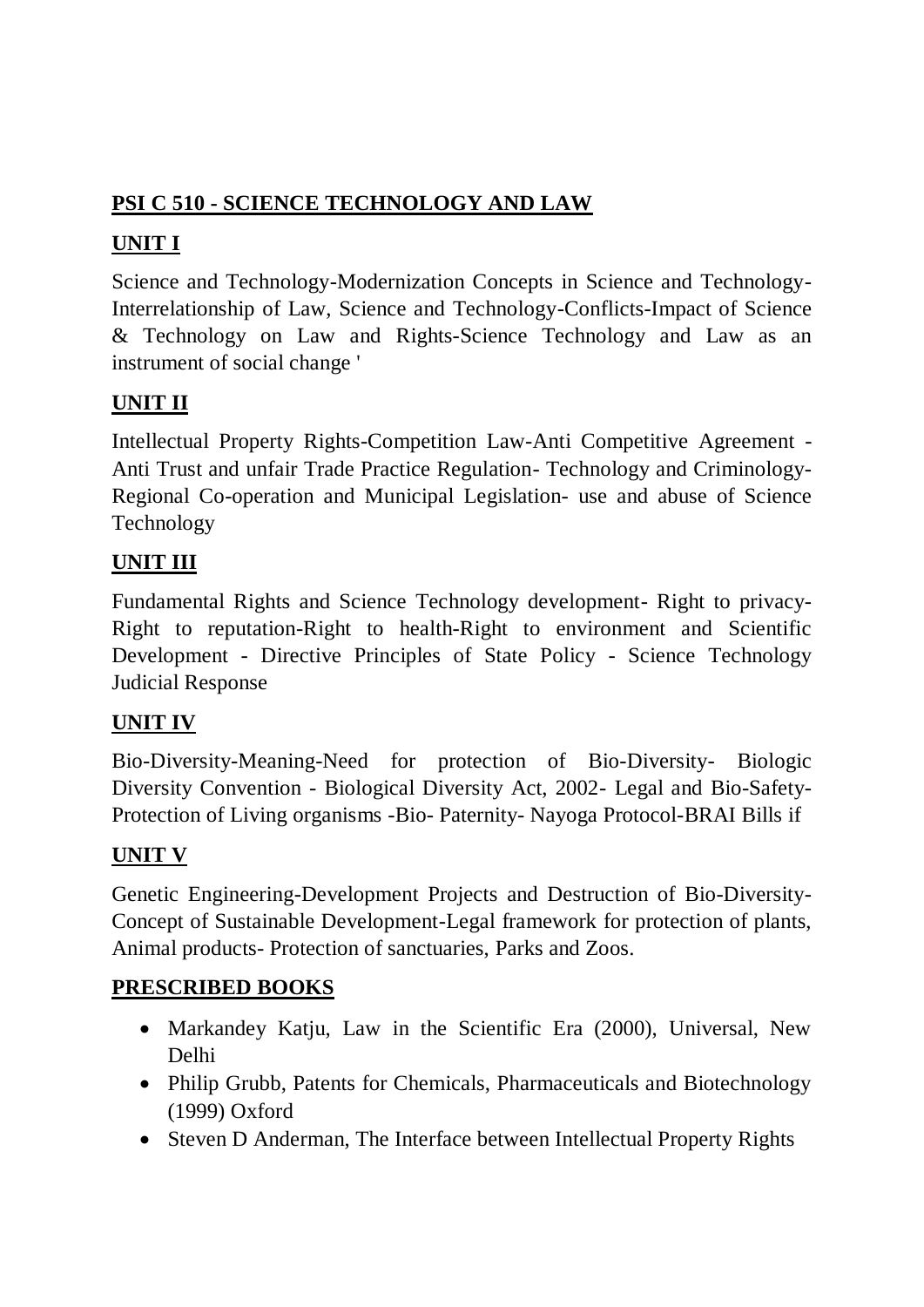### **PSI E 506 - HUMAN RIGHTS**

### **UNIT I - DEFINITION, MEANING AND SCOPE OF HUMAN RIGHTS**

Meaning of Rights - Human Rights as Natural and Moral Rights - Theories - Philosophical Justification - Human Rights and Duties - Three Generations of Human Rights.

# **UNIT II - INTERNATIONAL BILL OF RIGHTS AND CORE INSTRUMENTS**

Legal Status Of UDHR, ICCPR, ICESCR And Additional Protocols - UN Core Conventions Relating to Children, Women, Racial Discrimination, Disabled And Migrant Labour – Human Rights Monitoring Under Treaty Systems - Refugee Law - Abolition Of Death Penalty.

## **UNIT III - HUMAN RIGHTS AND CONSTITUTION**

Fundamental Rights as Human - Directive Principles and Human Rights to Further the Scope of Fundamental Rights - Right To Vote, Democracy, Rule Of Law and Good Governance - Freedom Of Press and Information - Right to Property - Judiciary and Human Rights - Right to Life and Euthanasia.

#### **UNIT IV - NATIONAL AND STATE HUMAN RIGHTS COMMISSIONS**

Human Rights Act, 1993 - Powers and Functions of NHRC and SHRC – Suo-Moto Power - Procedures of NHRC and SHRC - Human Rights Courts.

- M.J. Akbar, Riots after Riots, 1988.
- U. Baxi, The Crisis of the Indian Legal System, 1982.
- F. Kazmi, Human Rights, 1987.
- L. Levin, Human Rights, 1982.
- H. Beddard, Human Rights and Europe, 1980.
- Nagendra Singh, Human Rights and International Co-operation, 1969.
- S. C. Kashyap, Human Rights and Parliament, 1978.
- Moskowitz, Human Rights and World Order, 1958.
- J. A. Andrews, Human Rights in International Law, 1986.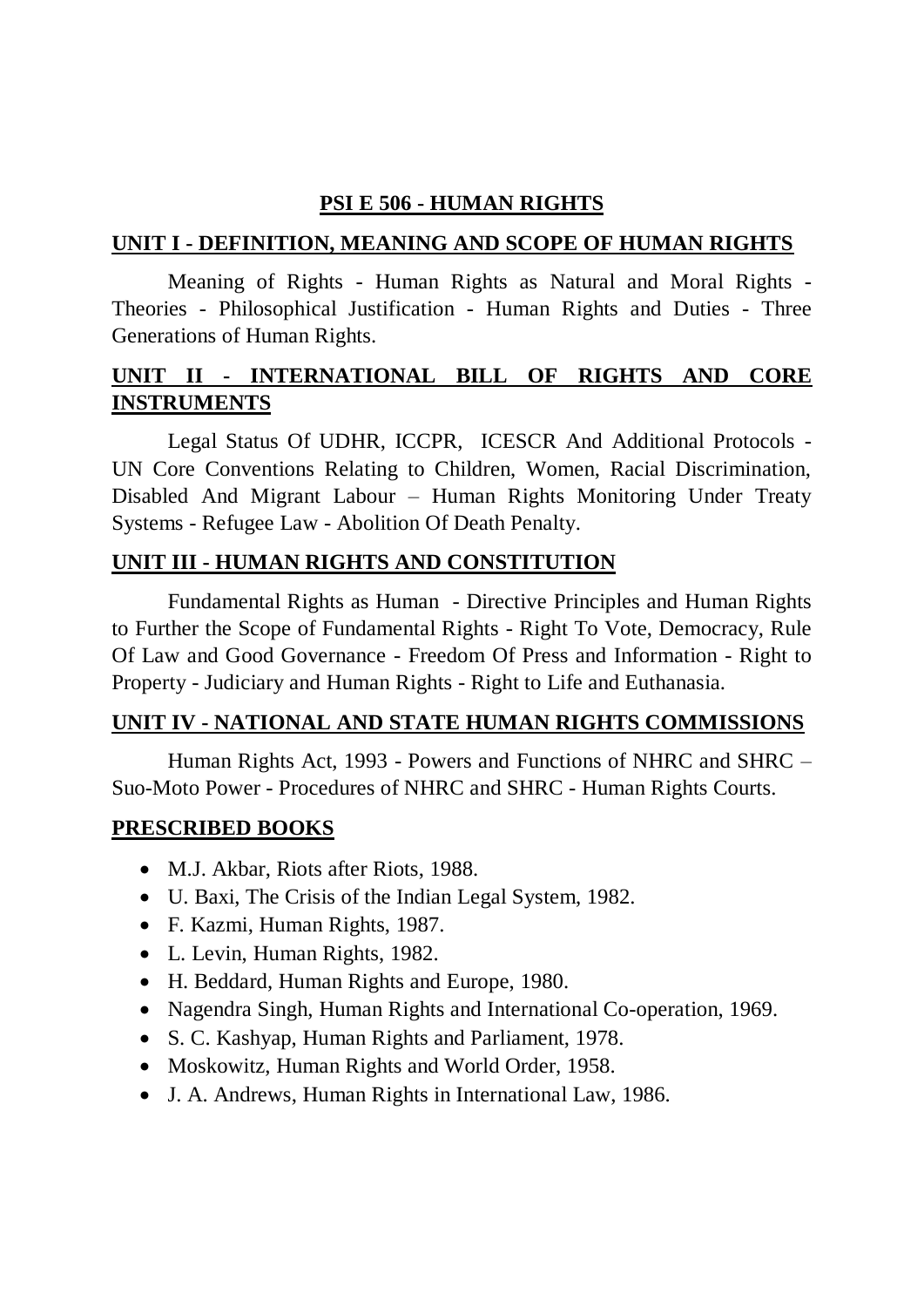## **PSI C 511 - UNION STATE FINANCIAL RELATIONS**

# **UNIT I**

Models of Federal Government - U.S.A., Australia, and Canada - Difference, between Federation and Confederation- Evolution of federal government in India- Colonial Impact on distribution of power Indian Federalism - Model for Indigenous suitability, requisite and stability.

# **UNIT II**

Scheme of Allocation of taxing power - Extent of Union power of taxation - Residuary power - inclusion of fiscal power –Tax reforms.

## **UNIT III**

Fundamental Rights- Inter-Government tax immunities- Difference between tax and fee - Tax-sharing under the Constitution- Finance Commission - Specific purpose grants (Article-282) - Role of Extra-constitutional Agencies – Planning Commission.

## **UNIT IV**

Source of borrowing - National and International-Borrowing by the Government of India- Borrowing by the States - Limitation -Freedom of Inter-State trade and Commerce- Restrictions on legislative power of the Union and States will trade and commerce-State Monopoly v. Barriers free trade, commerce and-occupation Constitutional provisions.

## **UNIT V**

Planning Commission- National Development Council- Plan grants - Cooperative Federalism - Full faith and credit. Inter - State Council - Zonal Councils - Inter-State disputes.

- Chandrapal, Centre-State Relations and Cooperative Federalism, Chs 5 and 8 (1983)
- G. C. V. Subba Rao, Legislative Powers in Indian Constitution Law,
- Constitutional Assembly Debates Vol. 10, 325-342 Administrative Reforms Commission, Report of the Study Team on Central-State Relationship (1967) Vol. I, Sections land 11, pp. IS-168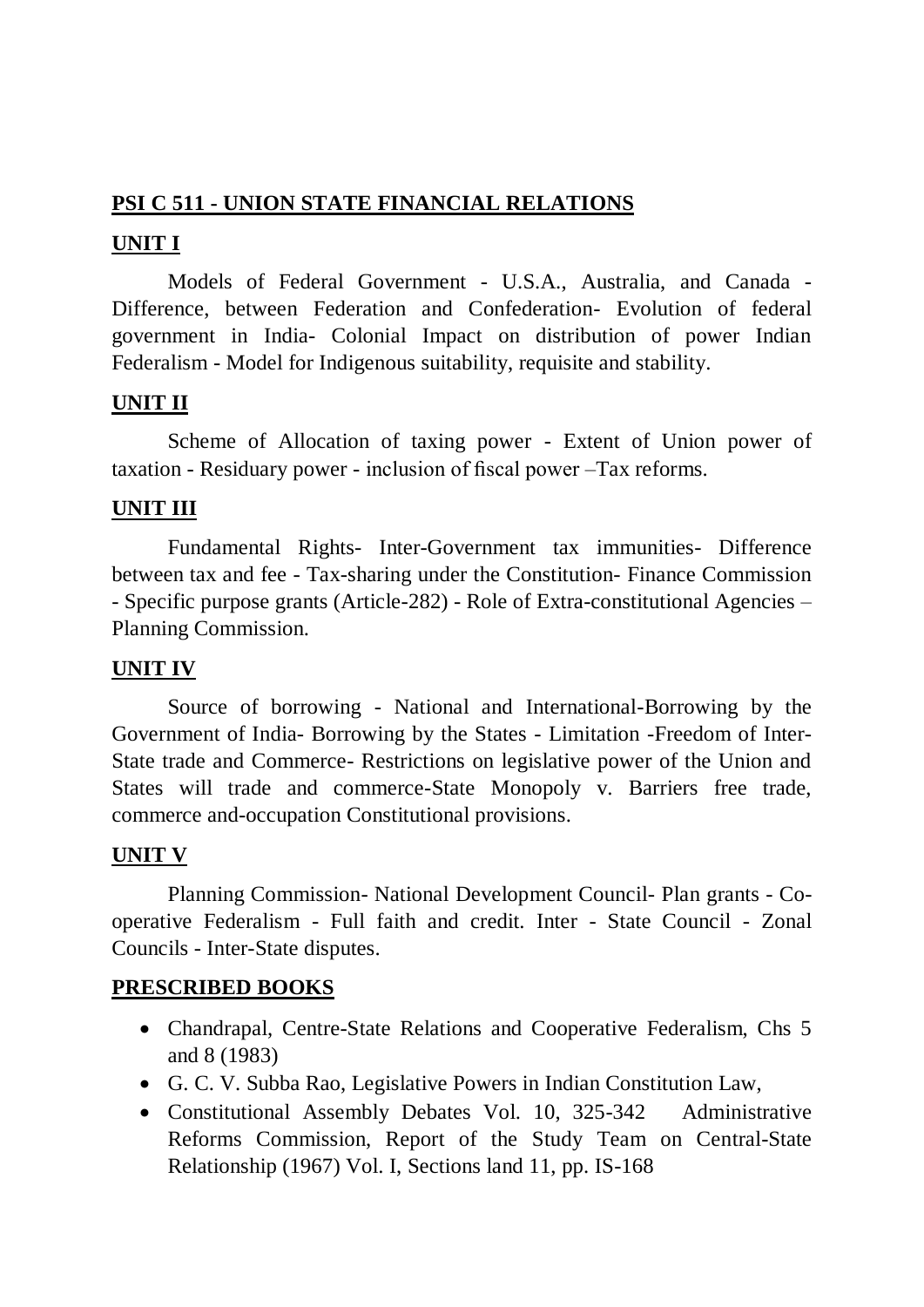- L.M. Singhavi (ed.), Union-State Relations in India 124 154 (1969)
- D.T. Lakadwala, Union-State Financial Relations.

# **PSI C 513 - DISSERTATION AND VIVA – VOCE**

# **PSI C 514 - INTRODUCTION TO IPR**

# **UNIT I - INTRODUCTION**

Concept of Rights and Duties – Meaning of Property – Kinds of Property - Concept Intellectual Property – Kinds of Intellectual Property – Economic importance of Intellectual Property – Theories of Intellectual Property.

# **UNIT II - PROTECTION OF INTELLECTUAL PROPERTY**

Indian Theory on Private Property – Constitutional Aspects of Property – Constitutional Protection of Property and IP – GATT / WTO – framework for International Trade, The World Intellectual Property Rights Organization (WIPO) – TRIPS and other Relevant International Conventions.

# **UNIT III - LAW OF PATENTS**

Inventions – Distinction from Discovery and Inventions – Test of Novelty – Patentable Inventions – Exceptions from Patenting – Patenting of Bio-Technology and Computer Programmes – Rights of Patent Owner – Parallel Import – Compulsory Licensing – Permissible Use without Authorization – Government use – Protection of Public Interest – Infringement and remedies.

## **UNIT IV - LAW OF COPY RIGHTS**

Historical developments of Copy Rights - Registration – Rights of Registered user – Exception of Registration – Public Domain – Rights of Owner – Government Use – Infringement of Copy Rights – Literary Works – Dramatic Work – Rights of First Owner.

# **UNIT V - TRADE MARK AND OTHER IPRs**

Concept of Distinctiveness – Registration – Exception from Definition – Advertisement – Geographical Indication – Definition of Goods – Territory and Locality – Quality or Reputation – Register Proprietor – Cancellation – Rectification – Correction – Infringement – Authorised user – Remedies – Offence and Penalties – Recent Development in IPR - Bio-Patents – Protection of Traditional Knowledge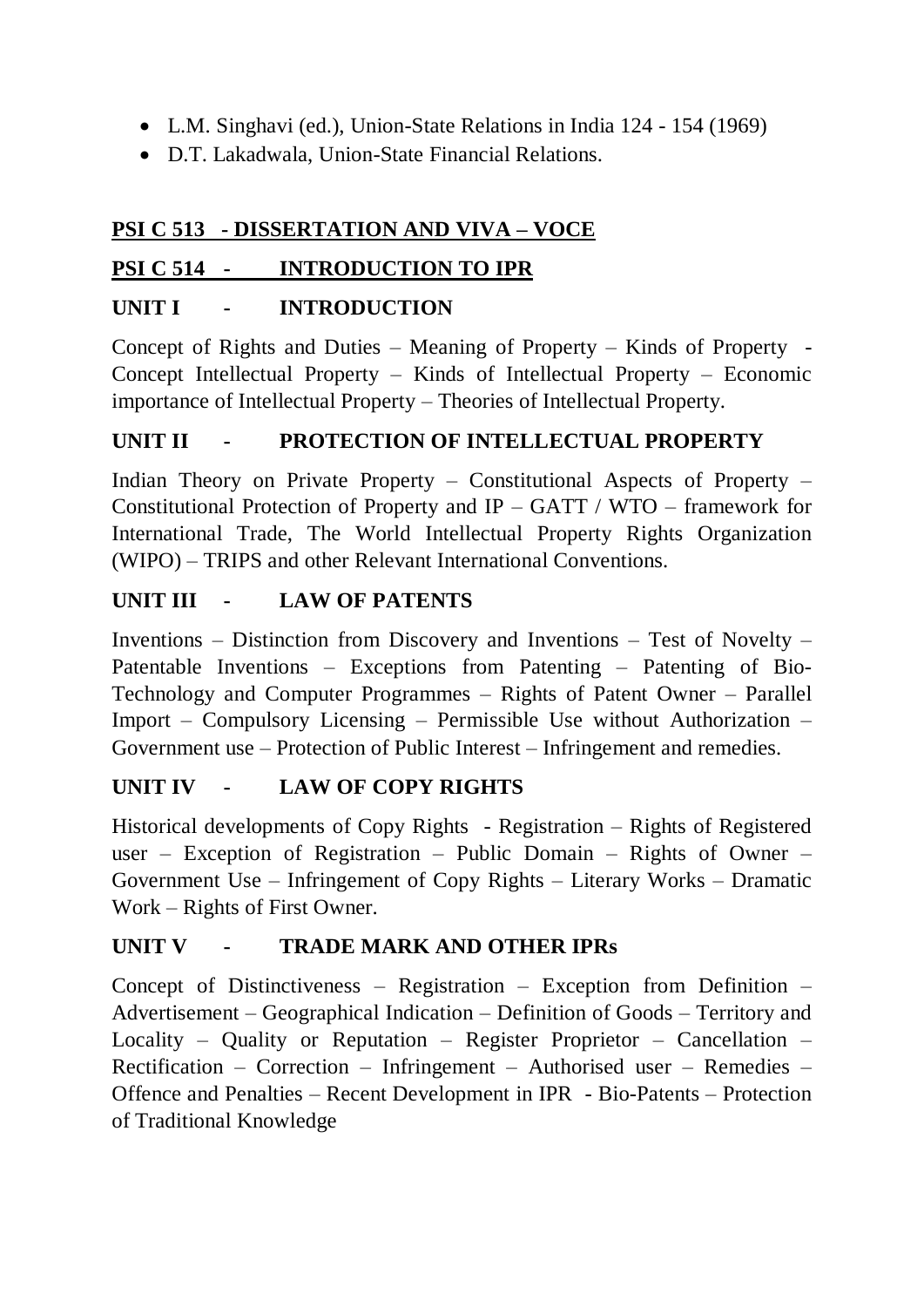# **Prescribed Books**

- Hyde William Cornish, Intellectual Property Right, Global Vision Publishing House – New Delhi – 2011
- Dr.Raghbir Singh, Law Relating to Intellectual Property, Universal Law Publishing, New Delhi, 2008
- P.Narayanan, Patent Law, Eastern Law House, New Delhi, 2006
- P.Narayanan, Law of Copy Right and Industrial Design, Eastern Law House, New Delhi, 2006
- Sarkar on Trade Marks, Kamal House, Kolkatta, 2008
- Latha R Nair & Rajendra Kumar, Geographical Indications, Butterworth 2005